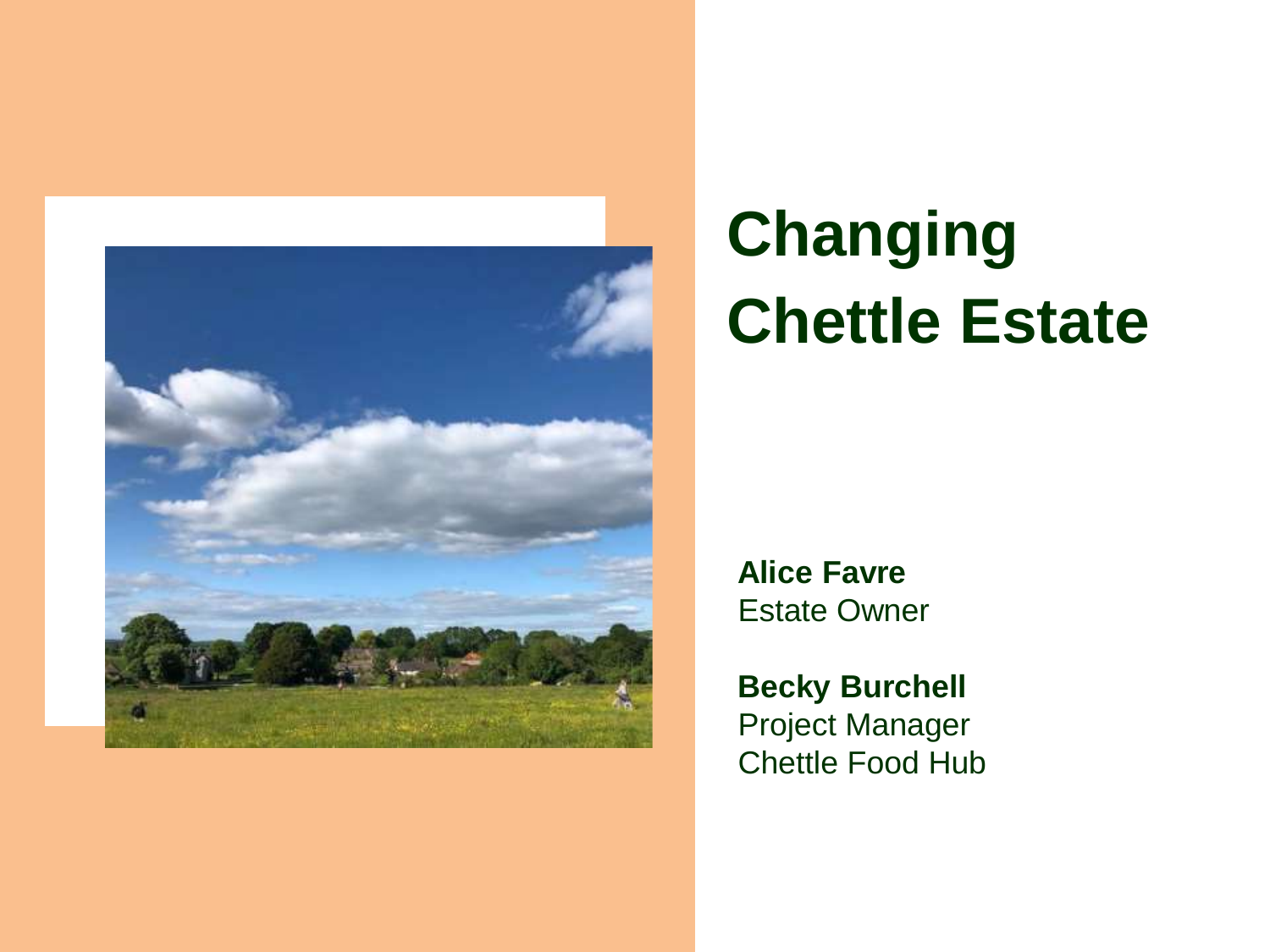

# **Alice Favre Estate Owner**

- Inherited in 2017
- 900 acres of land
- 36 rented dwellings
- 100 residents
- Village shop
- Hotel and restaurant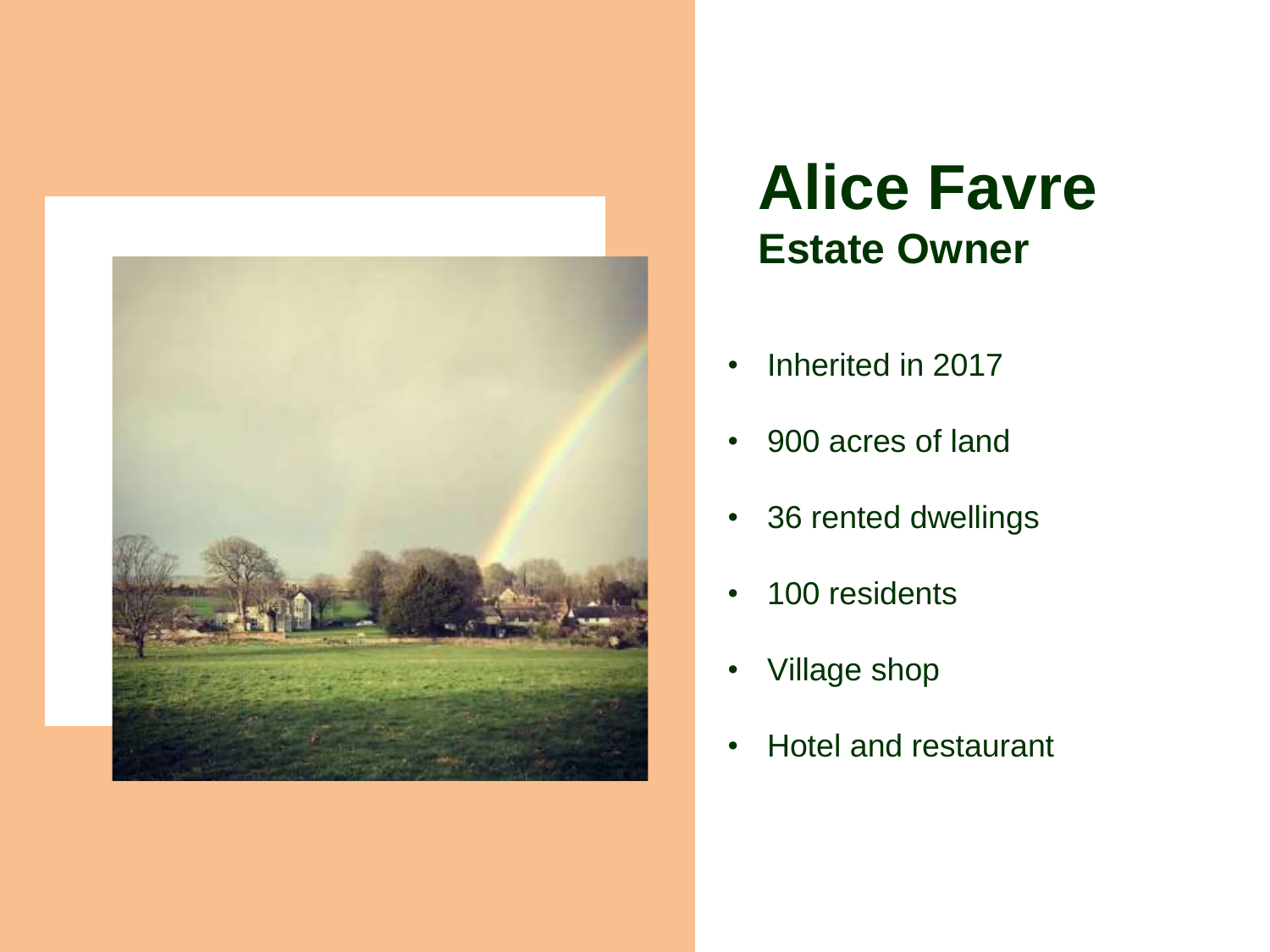

# **My Approach**

- Use my position of privilege
- Once in a lifetime opportunity to regenerate the land
- To radically change the way we use the land in Chettle
- To challenge the status quo
- Inspire others through our journey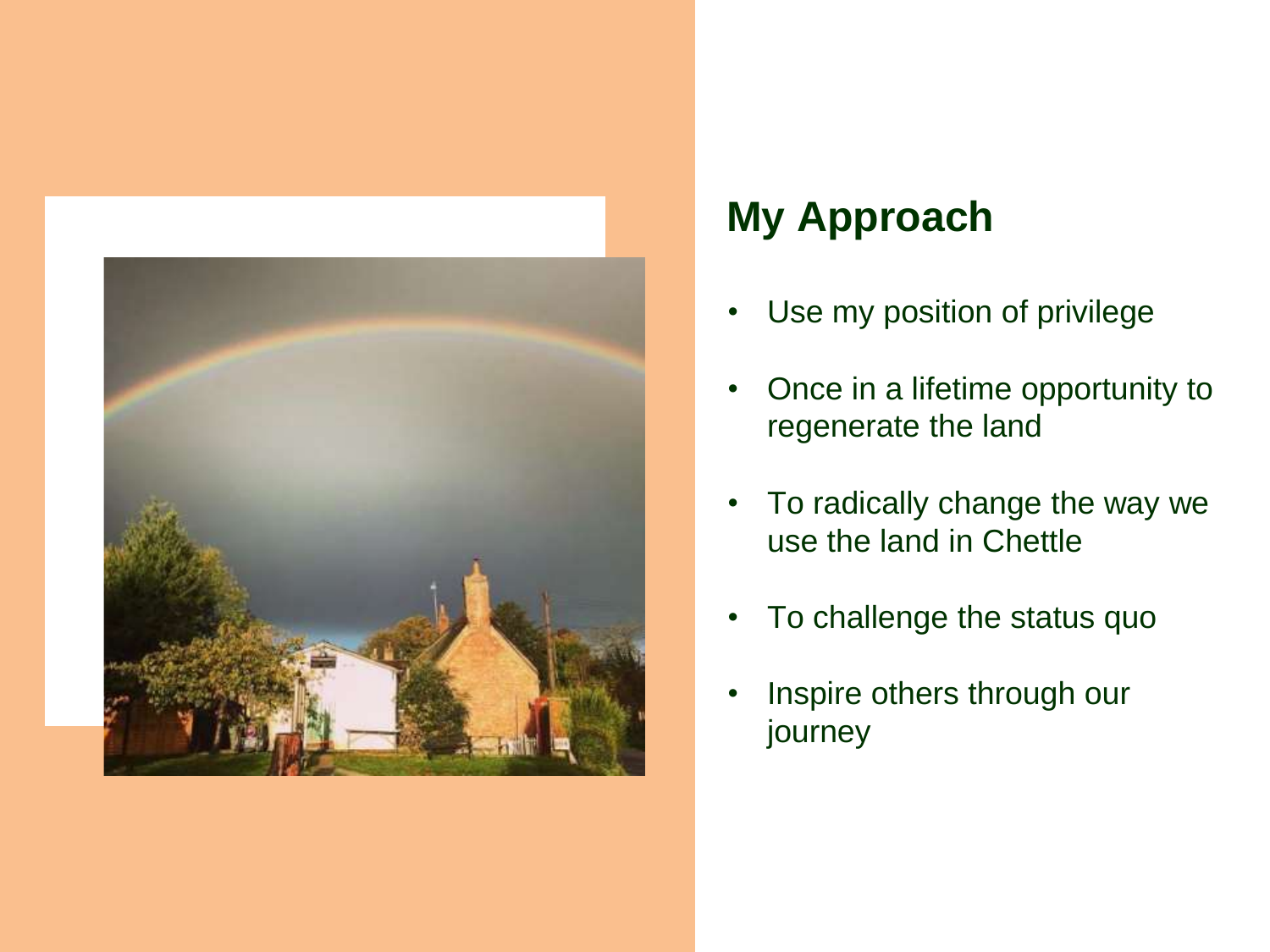

#### **Mission Statement**

"We will radically and rapidly redesign the land use of Chettle Estate to create our own regenerative ecosystem, with thriving biodiversity and abundant food production.

We will simultaneously create climate resilience for the future, decarbonise our lives and re-carbonise our land, whilst galvanising a regenerative culture throughout the community."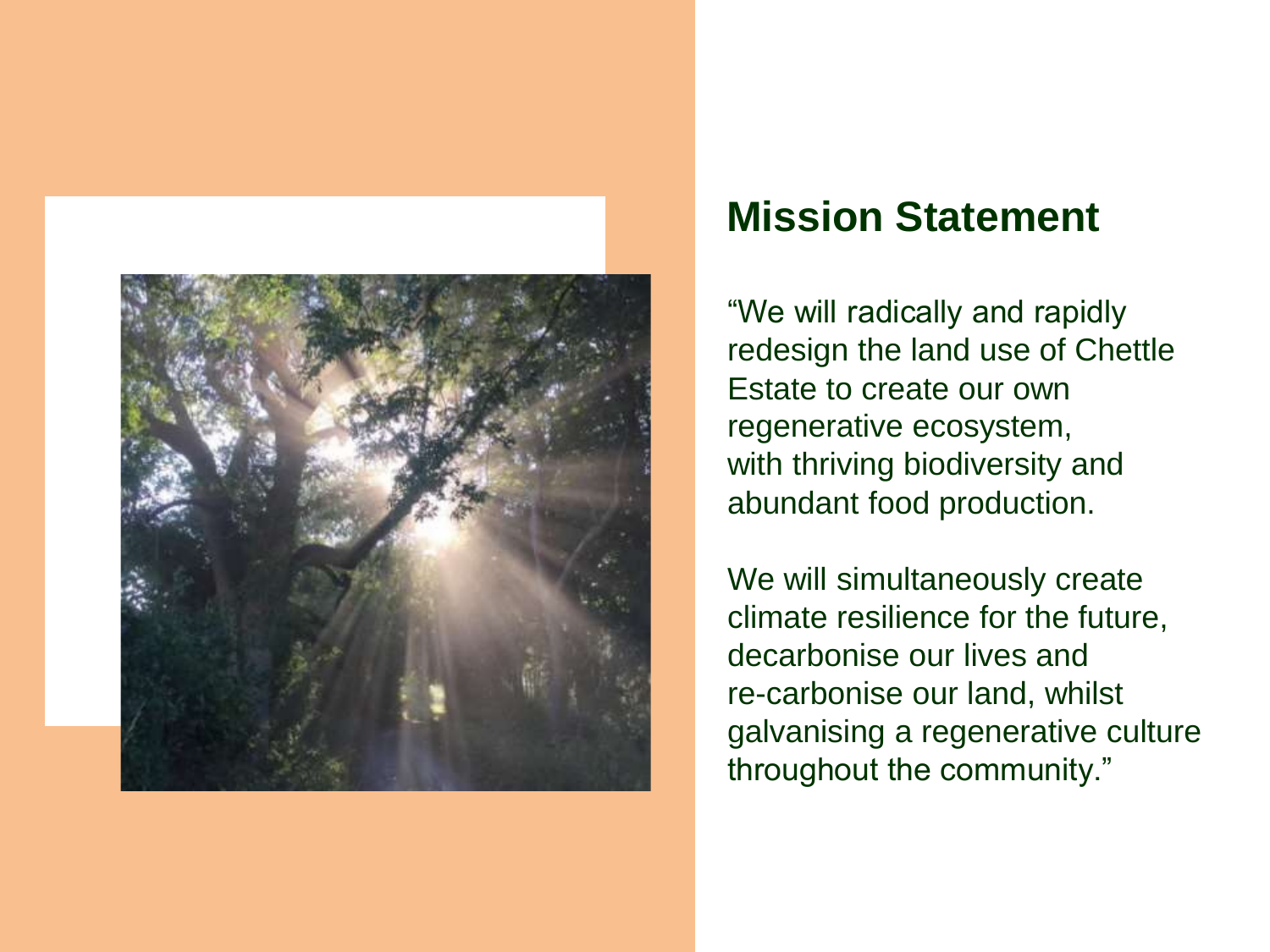

# **Chettle's Community**

- Broad mix of residents
- Creating a regenerative culture within the community
- Everyone has a role to play
- Connection with the land is a vital
- Events are a way to link people and land
- Hooray Day 2020 was pivotal moment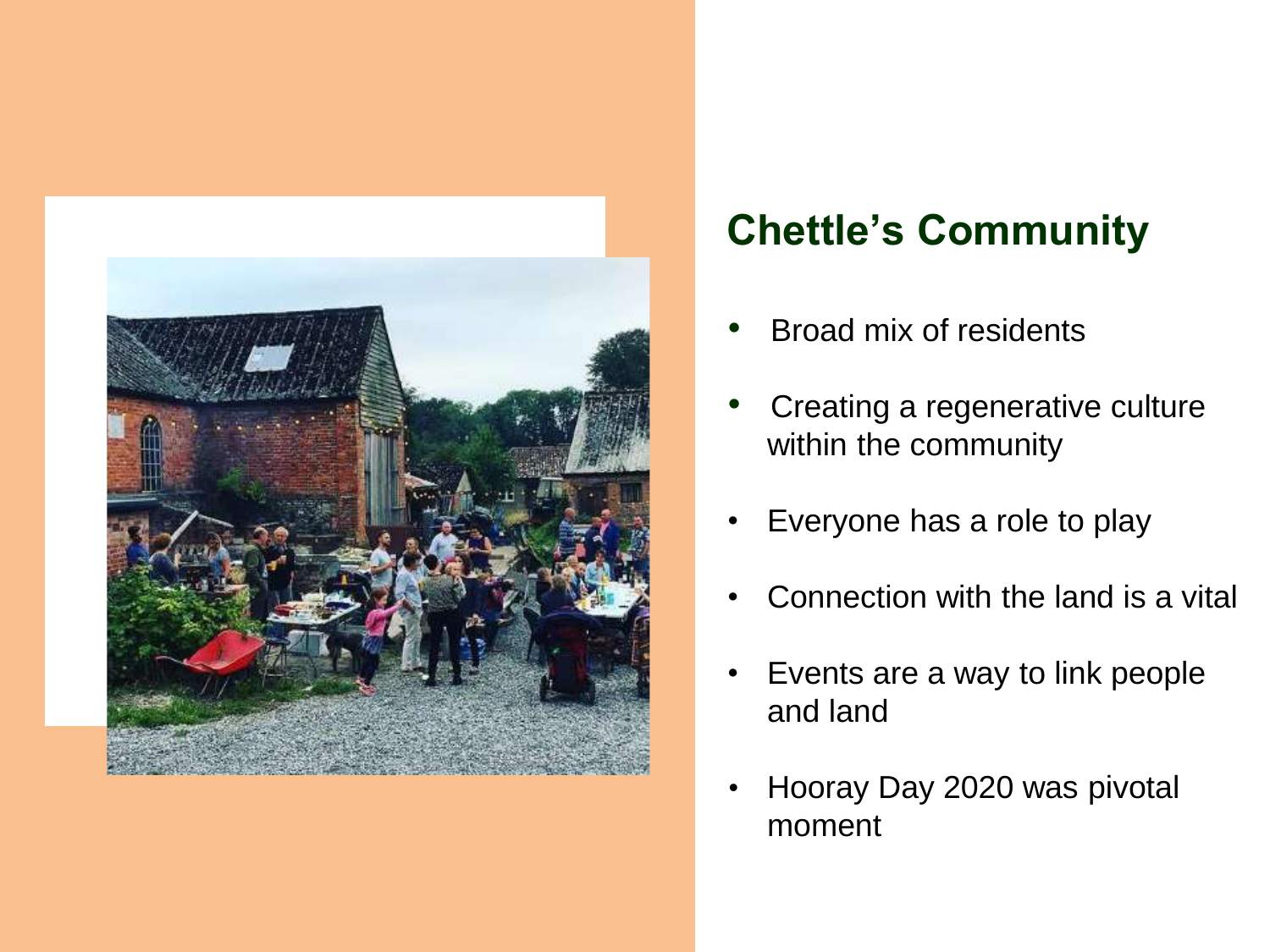

### **Vision for the Future**

- Our community vision for next 40 years:
	- More locally grown food
	- Better biodiversity
	- Better access to the land
- Concept of Chettle Food Hub has emerged
- Becky Burchell to explain more…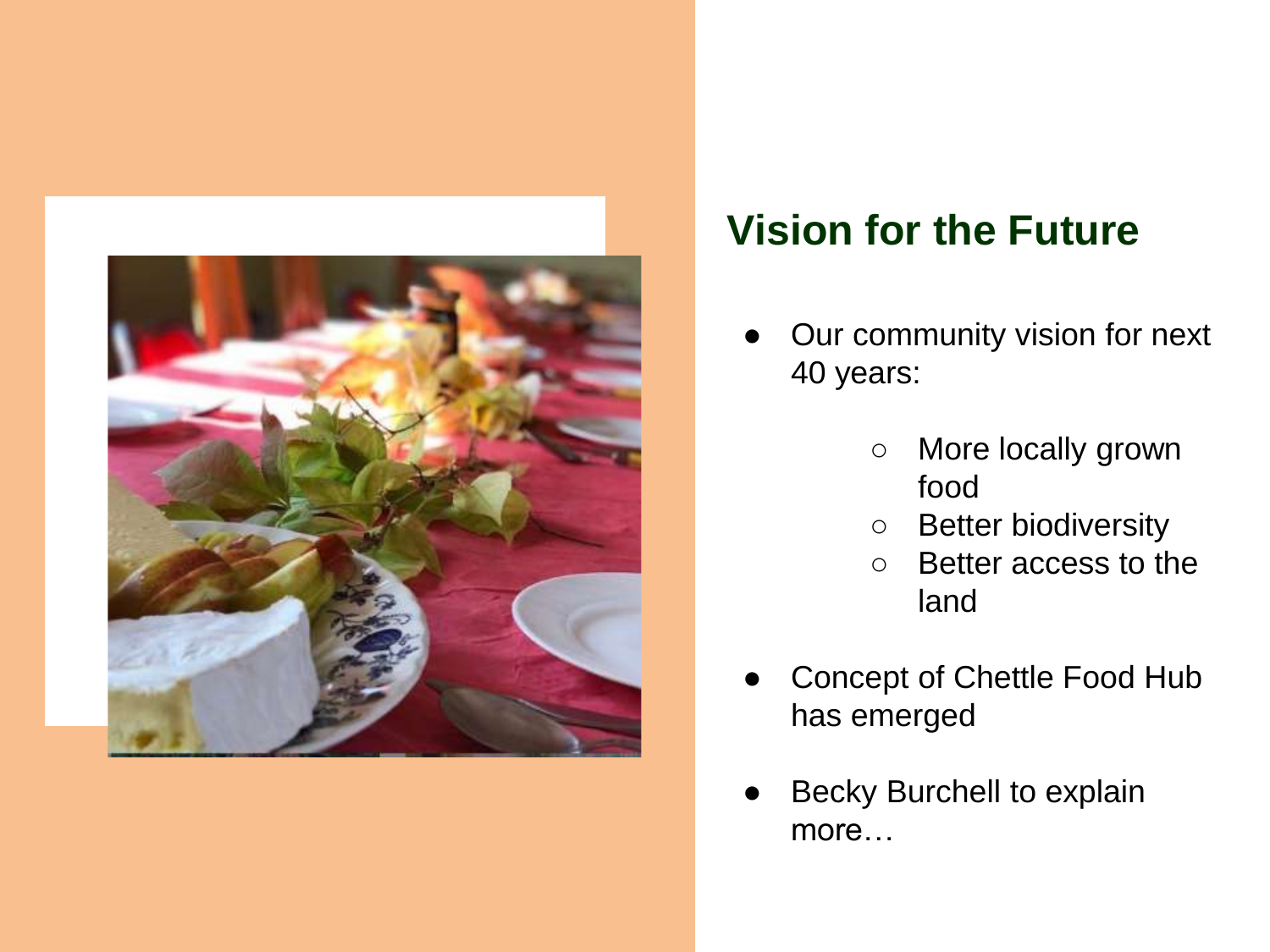

# **Becky Burchell Project Manager Chettle Food Hub**

- **Resident of Chettle**
- Founding member of Chettle Community Benefit Society
- Project Management for Food Hub creation
- Supporting community and stakeholders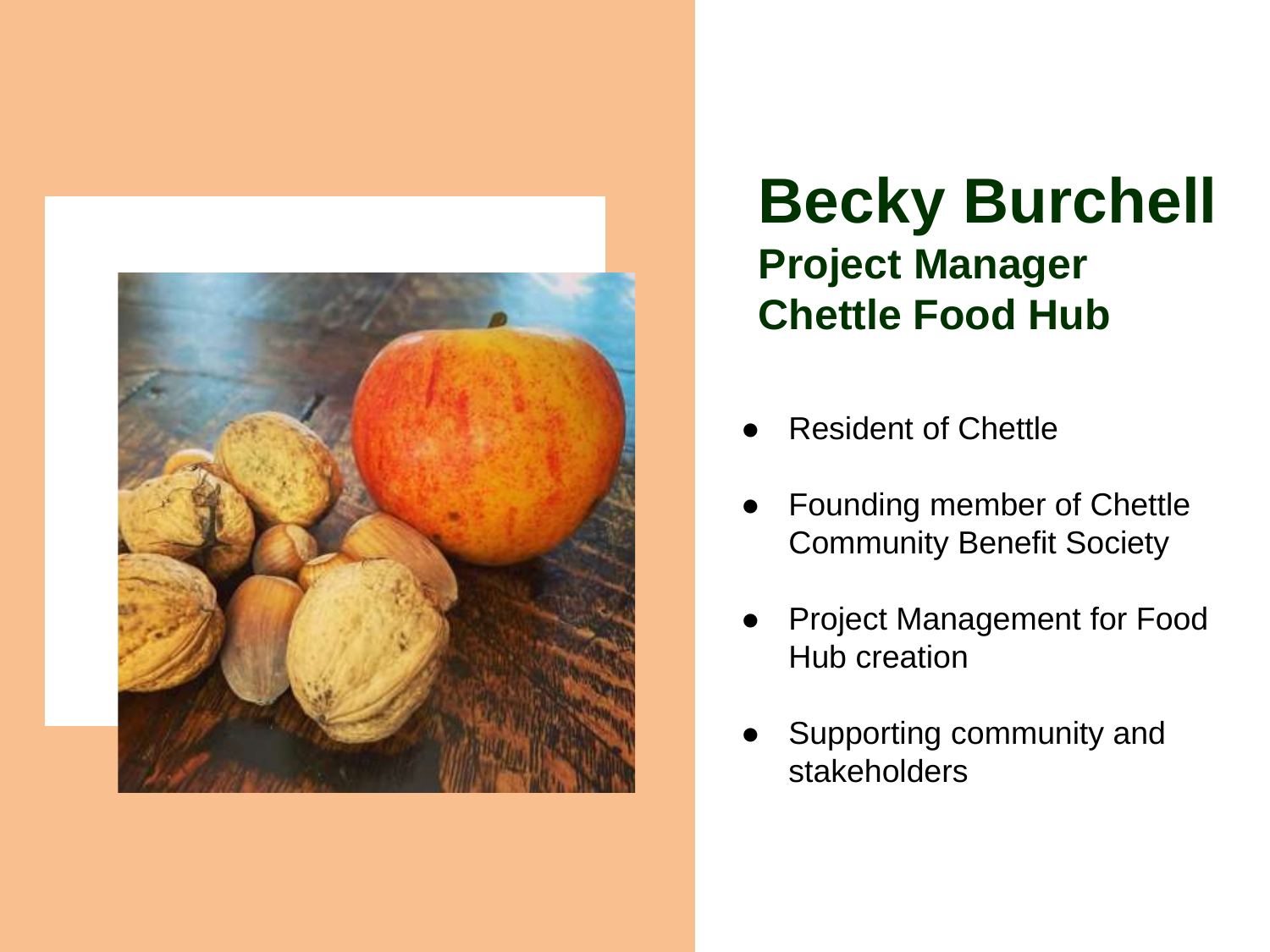

# **Chettle Food Hub**

- Based in Lower Farm yard
- New premises for Chettle Village **Store**
- New cafe space and pastry kitchen
- New 57 acre agroecological mixed farm
- Processing barn for farm produce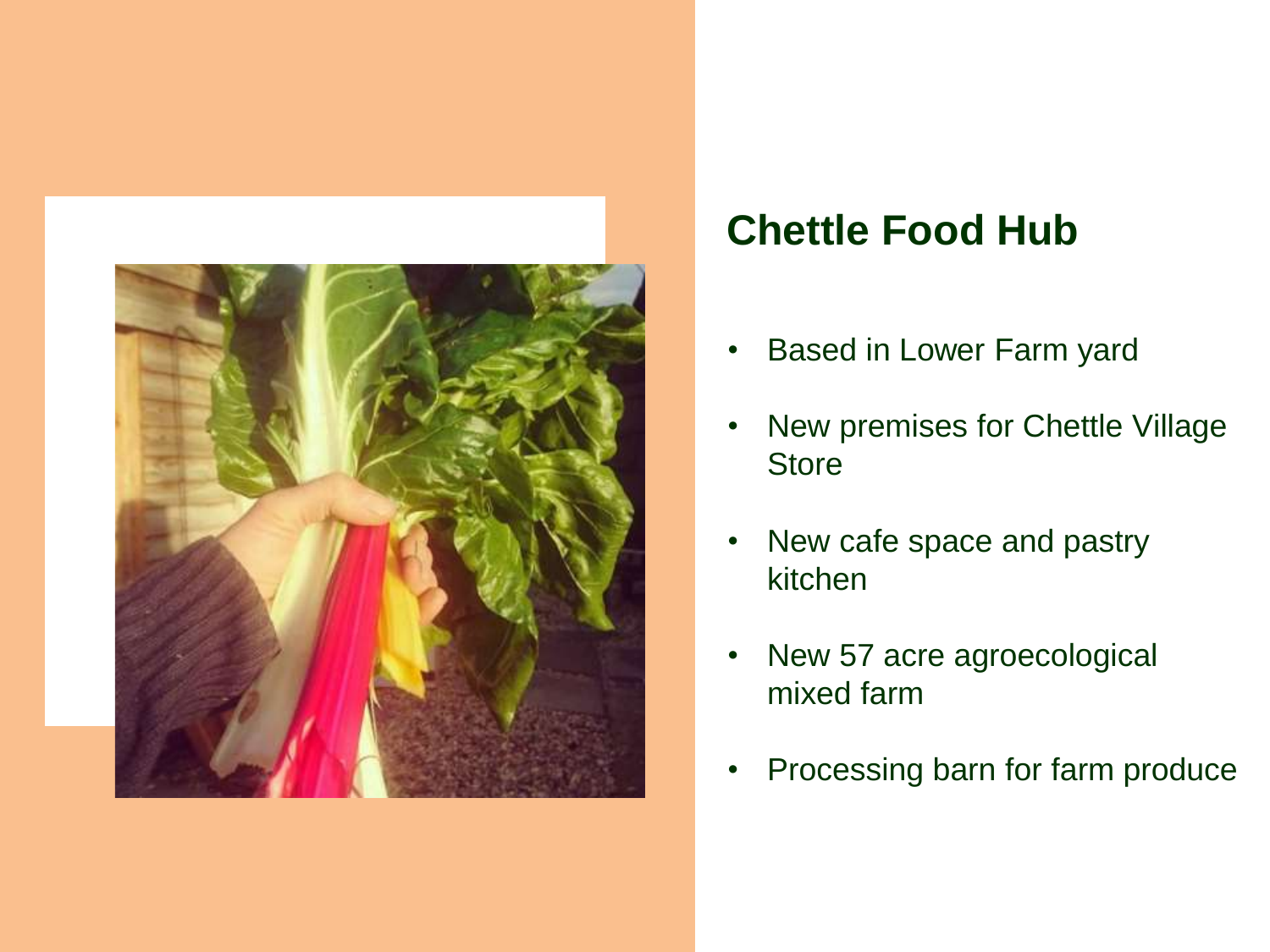

# **Agroecological Farm**

- Diverse horticulture
- Agroforestry and orchards
- Chickens for eggs and meat
- Calf at Foot dairy
- **Pigs**
- Other poultry
- **Honey**
- **Foraging**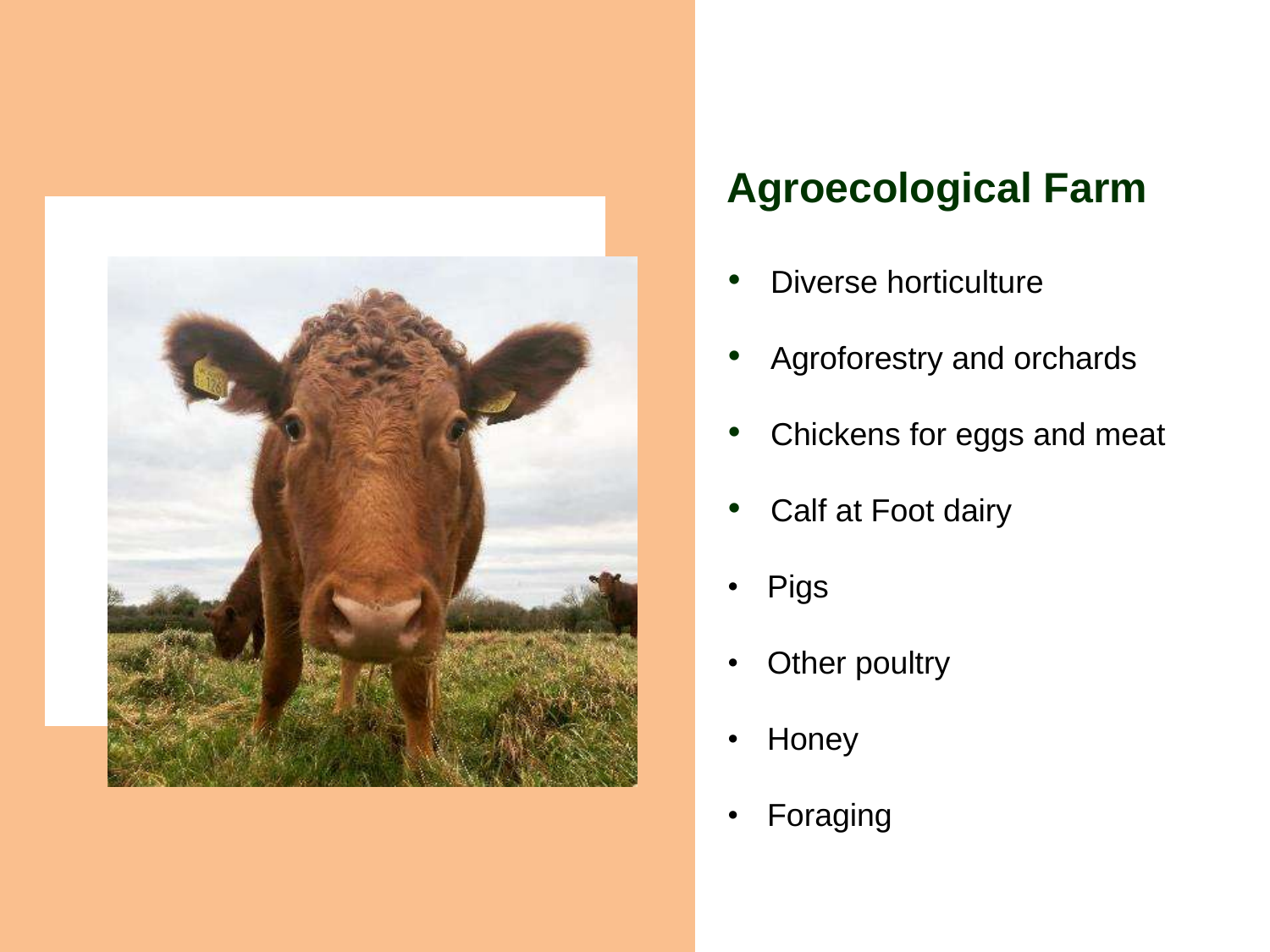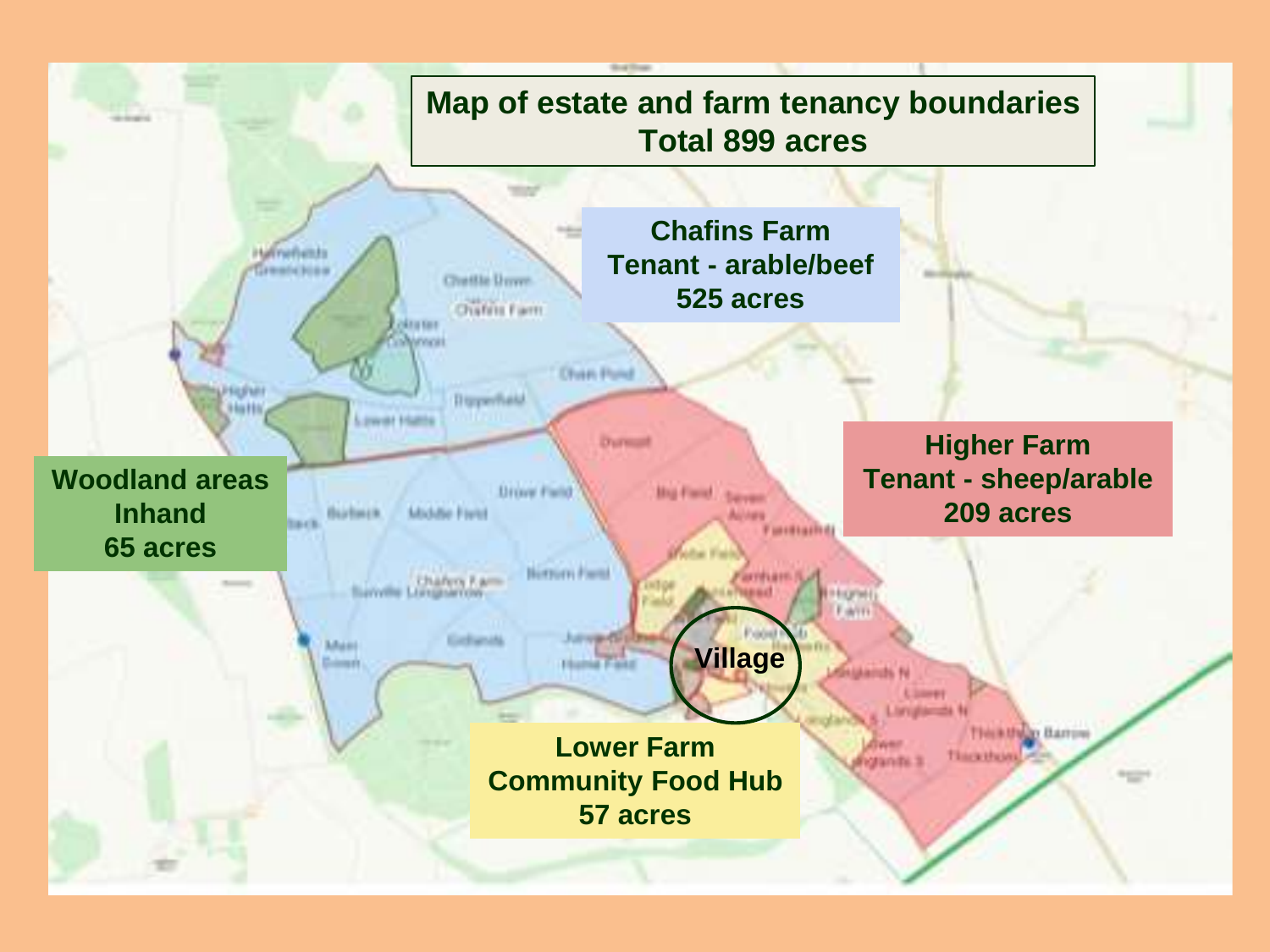

## **Community Ownership**

- **Chettle Community Benefit** Society set up
- Selling shares to local people and supporters
- Children can be shareholders
- Society to invest surplus back into community
- Taking on ownership of Chettle Village Store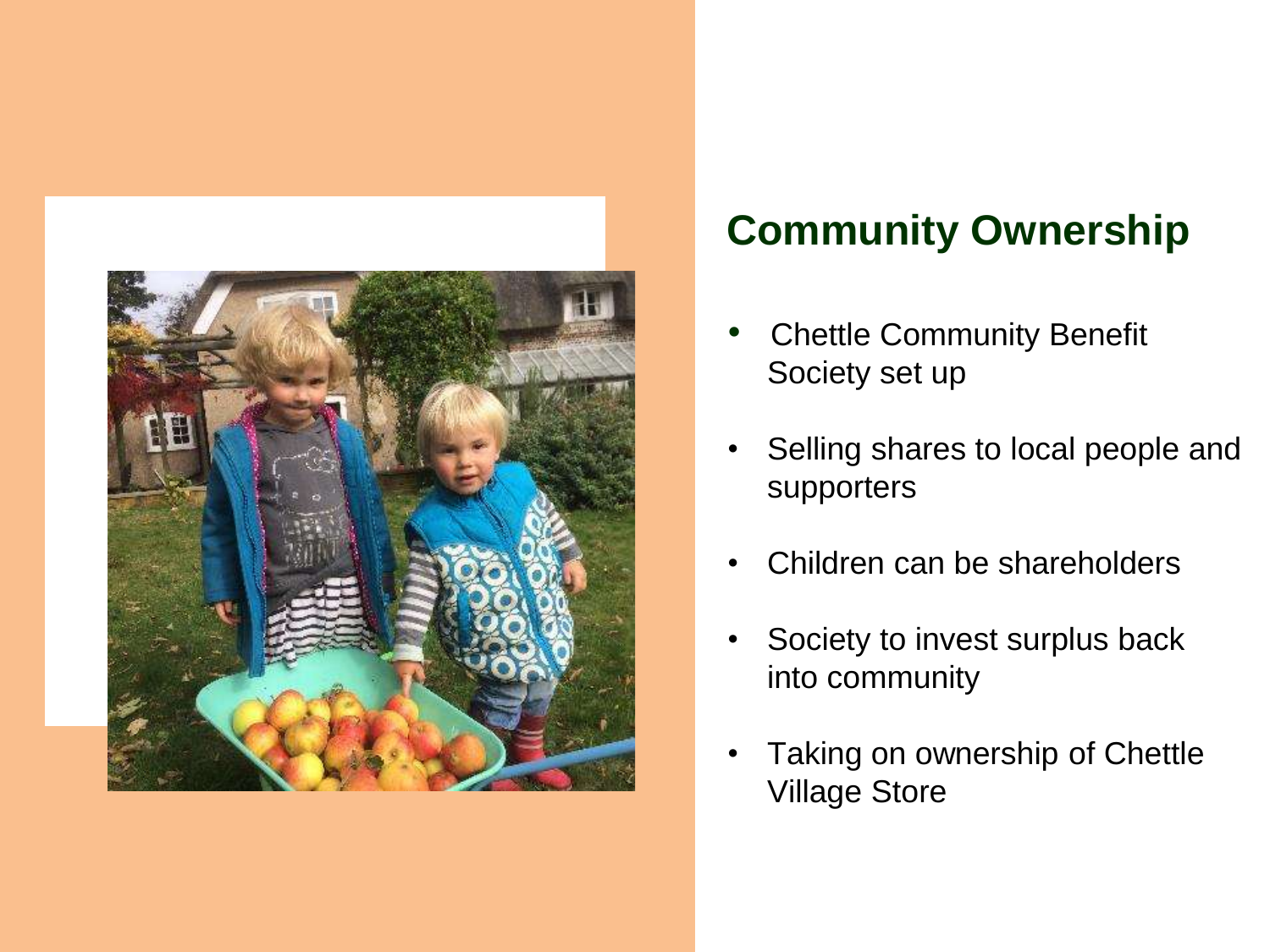

### **Community Benefits**

- Access to healthy, ethical food
- Increased food security
- Increased local biodiversity
- Reduction in carbon footprint
- Local economy boost
- Training and education
- Connection food production and land use
- Being part of ecological solutions